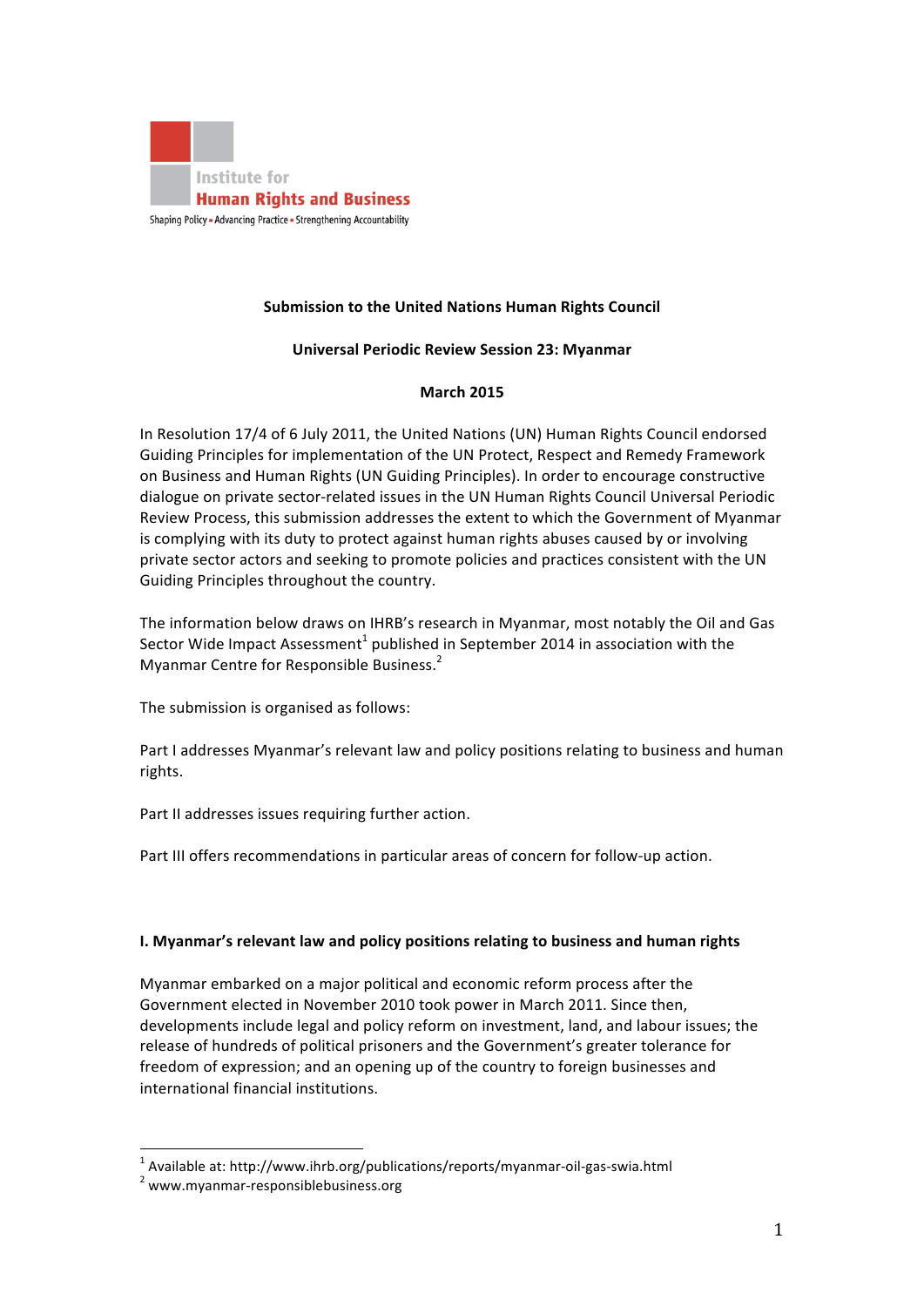The Government's Framework for Economic and Social Reform (FESR) sets out macroeconomic policy priorities for 2012 – 2015, to promote *inter alia* inclusive growth, stability, and poverty reduction, with the primary objective of contributing towards people centred development.<sup>3</sup> However, the reform process has not included ratification of key UN human rights treaties, including the International Covenant on Civil and Political Rights and the International Covenant on Economic, Social and Cultural Rights.

## Law and policy relating to labour

Myanmar has ratified three out of the eight International Labour Organization (ILO) Fundamental Labour Conventions: Convention No. 29, Forced Labour; Convention No. 87, Freedom of Association and Protection of the Right to Organize; and Convention No. 182, the Worst Forms of Child Labour.<sup>4</sup> Myanmar has not ratified ILO Convention No. 169 on Indigenous and Tribal Peoples.

Article 348 of the 2008 Constitution guarantees that discrimination by the Union against any citizen is prohibited on grounds of race, birth, religion, official position, status, culture, sex and wealth, but the internationally recognised grounds of discrimination based on colour, language, political or other opinion and national origin are not prohibited. The provisions of the 2011 Labour Organization Law allow the establishment of independent trade unions for the first time in 50 years. The 2012 Settlement of Labour Dispute Law provides for disputes resolution institutions and mechanisms. Other key labour laws recently enacted are the Social Security Law (2012) and the Minimum Wage Act (2013), although they are not yet fully implemented and the minimum wage rate has not yet been established.<sup>5</sup>

Myanmar acceded to the UN Convention against All Forms of Discrimination against Women (CEDAW) in July 1997. However, the 2008 Constitution does not include an effective constitutional guarantee of substantive equality; Article 350 of the 2008 Constitution guarantees that women have the enforceable right to the "same rights and salaries" as that received by men "in respect of similar work." The use of the term "similar work" will not achieve the same equalities outcome as the principle of equal pay for work of equal value used in CEDAW.<sup>6</sup>

The Government has made a public commitment to end forced labour of civilians by 2015, which has been a widespread problem for several decades, with the authorities forcing people to work for the military and on infrastructure projects. The ILO has welcomed a decrease in forced labour, but noted that the practice is continuing in some areas. A 2013 ILO report noted the increase in the number of complaints about forced labour in

**THE STAME STAME STAME STAME STAME STAME STAME STAME STAME STAME STAME STAME STAME STAME STAME STAME STAME STAME STAME STAME STAME STAME STAME STAME STAME STAME STAME STAME STAME STAME STAME STAME STAME STAME STAME STAME S** 

http://www.eaber.org/sites/default/files/FESR%20Official%20Version%20-%20Green%20Cover.pdf. <sup>4</sup> http://www.ilo.org/dyn/normlex/en/f?p=NORMLEXPUB:11200:0::NO::P11200\_COUNTRY\_ID:103159  $^5$  Myanmar Oil and Gas Sector Wide Impact Assessment, p 115 and 117, Institute for Human Rights and Business (IHRB), Myanmar Centre for Responsible Business (MCRB), and the Danish Institute for Human Rights (DIHR), September 2014, http://www.ihrb.org/publications/reports/myanmar-oil-gasswia.html.

 $^6$  Myanmar Oil and Gas Sector Wide Impact Assessment, pp 142 -143, IHRB, MCRB, DIHR, September 2014, http://www.ihrb.org/publications/reports/myanmar-oil-gas-swia.html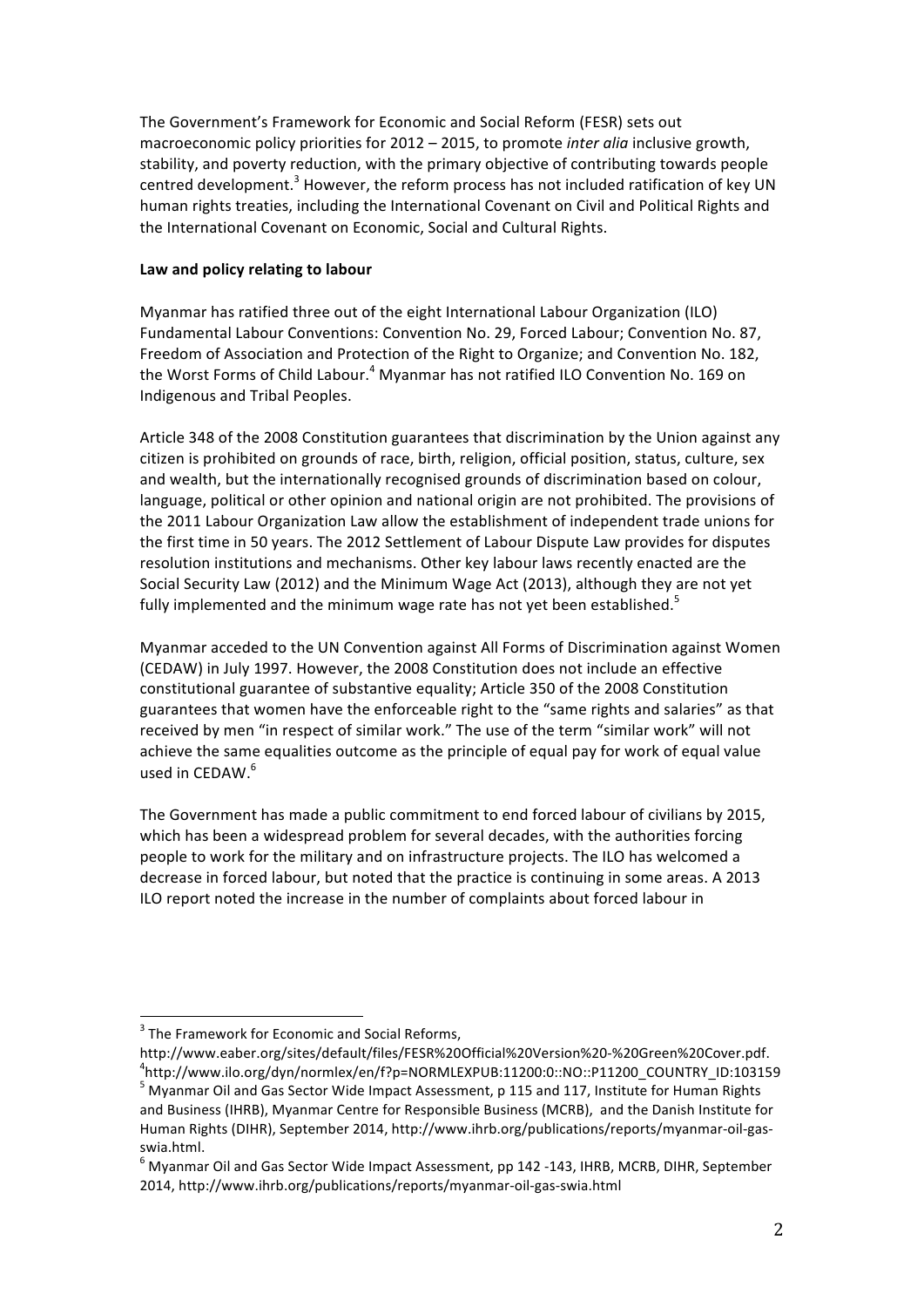association with land expropriations, with people either losing their livelihoods or being forced to work on land which they had traditionally occupied.<sup>7</sup>

Child labour is also widespread<sup>8</sup>, although the Government has stated that it will work to eliminate the worst forms of child labour since its ratification of ILO Convention No. 182 in December 2013.<sup>9</sup> The Government acceded to the UN Convention on the Rights of the Child in 1991. The minimum age for the employment of children is set at 13 years, which is in line with international standards for light work, but not in line with the international standard of 15 years for regular work.<sup>10</sup> The 1993 Child Law classifies children between the age of 14 and 17 as youths, and allows them to engage in "light duties". However, the term "light duties" is not defined.<sup>11</sup>

#### Law and policy relating to land

The 2008 Constitution provides that the State is the ultimate owner of land, but also provides for ownership and protection of private land property rights. Under the 1894 Land Acquisition Act, the Government has wide discretion to expropriate land "in the interests of the public" or even if "likely to prove useful to the public". The 1894 Land Acquisition Act permits expropriation because the Government "is or was bound" to provide land under an agreement with a company, without any additional requirement of public interest. The 2012 Vacant, Fallow and Virgin Lands Management Law provides for a complicated registration process of land which the Government may classify as unused, but in fact may have long been occupied by people, which could lead to traditional land users losing their land to more powerful interests. The 2012 Farmland Law also provides for a complicated registration process for farmland, which can then be sold or otherwise transferred, which may tempt poor farmers to sell their land, potentially leaving them landless and without a livelihood.<sup>12</sup>

The Government has recognized the need for legal and policy reform of the cumbersome land regime, characterized by insecure land tenure for smallholder farmers (a large part of the population); lack of clarity about land use rights; outdated maps and confusion about different categories of land; and complicated land registration processes. Consultation on a new draft National Land Policy issued in October 2014 is ongoing, with the goal of a new overarching land law. However, it is not clear how the new policy and law will resolve current and past land expropriation.<sup>13</sup>

 <sup>7</sup> ILO, "Update on the operation of the complaint mechanism in Myanmar", report of the ILO Liaison Officer to ILO Governing body", 319<sup>th</sup> Session, Geneva, (16-31 October 2013), GB.319/INS/INF/2, Section 6, http://www.ilo.org/gb/GBSessions/GB319/ins/WCMS\_222546/lang--en/index.htm.

 $8$  Myanmar Oil and Gas Sector Wide Impact Assessment, p 39, pp 116 - 117, IHRB, MCRB, DIHR, September 2014, http://www.ihrb.org/publications/reports/myanmar-oil-gas-swia.html

 $9$  "Govt to Start Child Labor Elimination Policy in December", the Irrawaddy, 18 July 2014, http://www.irrawaddy.org/burma/govt-start-child-labor-elimination-policy-december.html.<br><sup>10</sup>Freedom House, "The Global State of Workers' Rights – Burma", (31 August 2010)

http://www.refworld.org/docid/4d4fc805c.html.<br><sup>11</sup> US Department of State, "2013 Country reports on Human Rights practices, Burma, 2013 Human Rights Report", http://www.state.gov/documents/organization/220394.pdf.<br><sup>12</sup> Myanmar Oil and Gas Sector Wide Impact Assessment, pp 102 - 104, IHRB, MCRB, DIHR, September

<sup>2014,</sup> http://www.ihrb.org/publications/reports/myanmar-oil-gas-swia.html<br> $^{13}$  Land Briefing, Myanmar Centre for Responsible Business, publication forthcoming.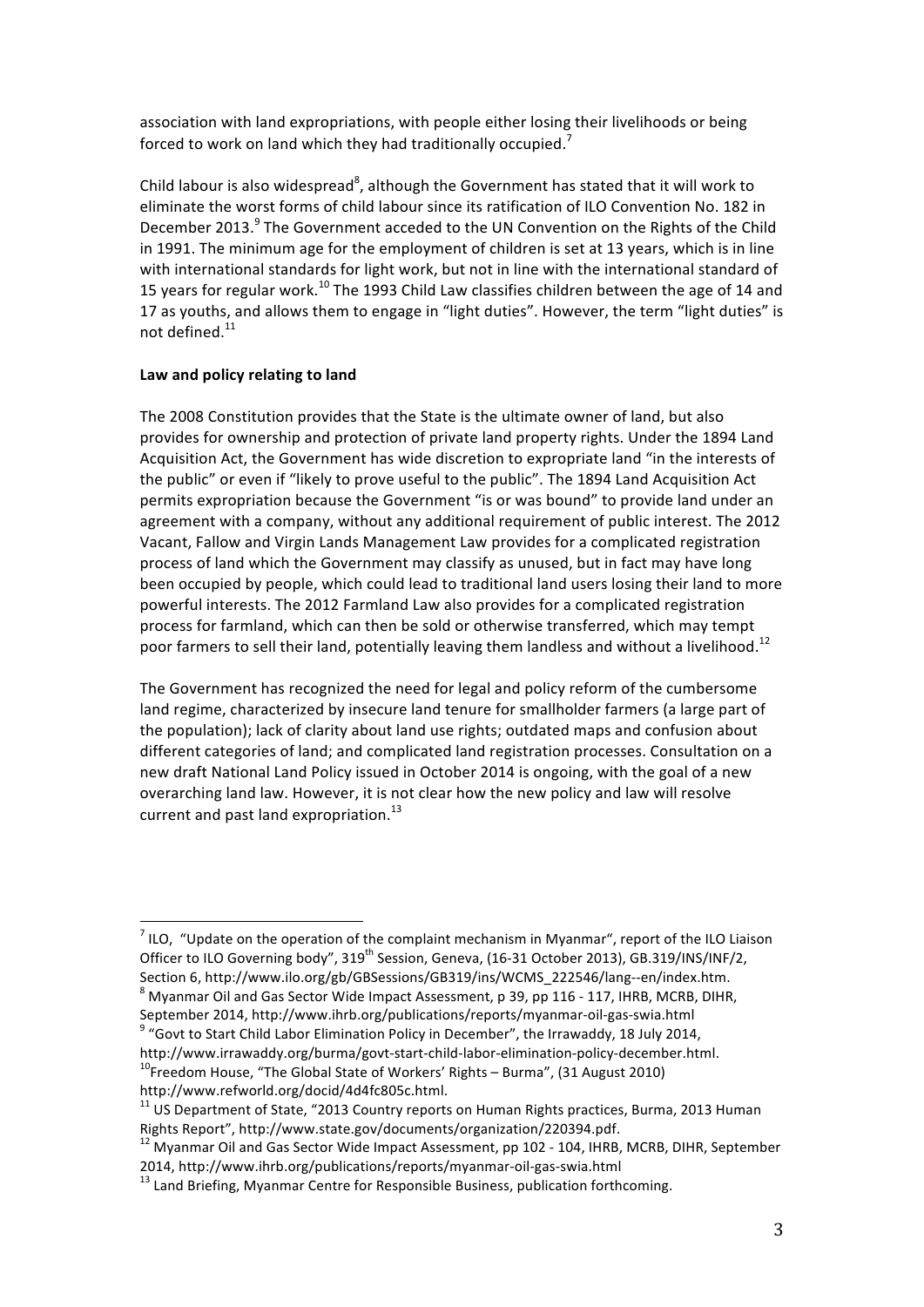### **Other laws relating to business and human rights**

The 2012 Foreign Investment Law (FIL) and the 2013 Citizens Investment Law govern investment, but the two laws are currently being redrafted to create a single law for all investors. The FIL provides for a set of incentives and prohibitions for investors who choose to apply for the optional investment permit with the Myanmar Investment Commission (MIC); the main motivation for such an application is that it allows foreigners to lease land for more than a year. The FIL supports international human rights standards by requiring the hiring and training of local workers; and requiring environmental and social impact assessments for some activities, but there is a lack of requirements for transparency in disclosing information about investment projects. $14$ 

The 2012 Environmental Protection Law is only a framework law, and must be complemented with more detailed laws and regulations. It does not stipulate whether and how infringements of the law are punishable. However, it does require the Ministry of Environment, Conservation and Forestry to establish a system for Environmental Impact Assessment (EIA). The Government has drafted EIA procedures, which have not yet been adopted. 15

# **II.** Issues requiring further action

A range of important issues in the sphere of business and human rights in Myanmar require further attention. Among them is further protection of labour rights; the resolution of land disputes and landlessness; the protection of ethnic and religious minorities from discrimination and violence; and the need for increased access to remedy, including an independent judiciary.

# **Labour rights**

There are currently over 1,500 trade unions in Myanmar, mostly at the enterprise level, and most of them in the manufacturing sector. There have been a number of strikes of workers for higher pay in factories. Some workers have been dismissed for union activities.<sup>16</sup>

Child labour is widespread and visible throughout Myanmar in various sectors, including in teashops and construction. Children also end up as beggars on the streets, bus and railway stations and at tourist attractions. One survey found that one third of child labourers worked as street vendors.<sup>17</sup> Children are frequently victims of economic exploitation, as employers generally pay them less despite their high contribution of labour.<sup>18</sup>

2014, http://www.ihrb.org/publications/reports/myanmar-oil-gas-swia.html.<br><sup>15</sup> Myanmar Oil and Gas Sector Wide Impact Assessment, p 58, 68, IHRB, MCRB, DIHR, September 2014, http://www.ihrb.org/publications/reports/myanmar-oil-gas-swia.html  $^{16}$  "Burma's industrial relations at a crossroads", DVB, 30 August 2014,

 $14$  Myanmar Oil and Gas Sector Wide Impact Assessment, pp 41 - 44, IHRB, MCRB, DIHR, September

https://www.dvb.no/news/burmas-industrial-relations-at-a-crossroads-burma-myanmar/43596.<br><sup>17</sup> UNICEF. "Situation Analysis of Children"(2012), p 116.

http://www.unicef.org/eapro/Myanmar\_Situation\_Analysis.pdf.<br><sup>18</sup> Child Rights Forum of Burma, "CRC Shadow Report Burma", (29 April 2011),

http://www2.ohchr.org/english/bodies/crc/docs/ngos/Myanmar\_CRFB\_CRC.pdf.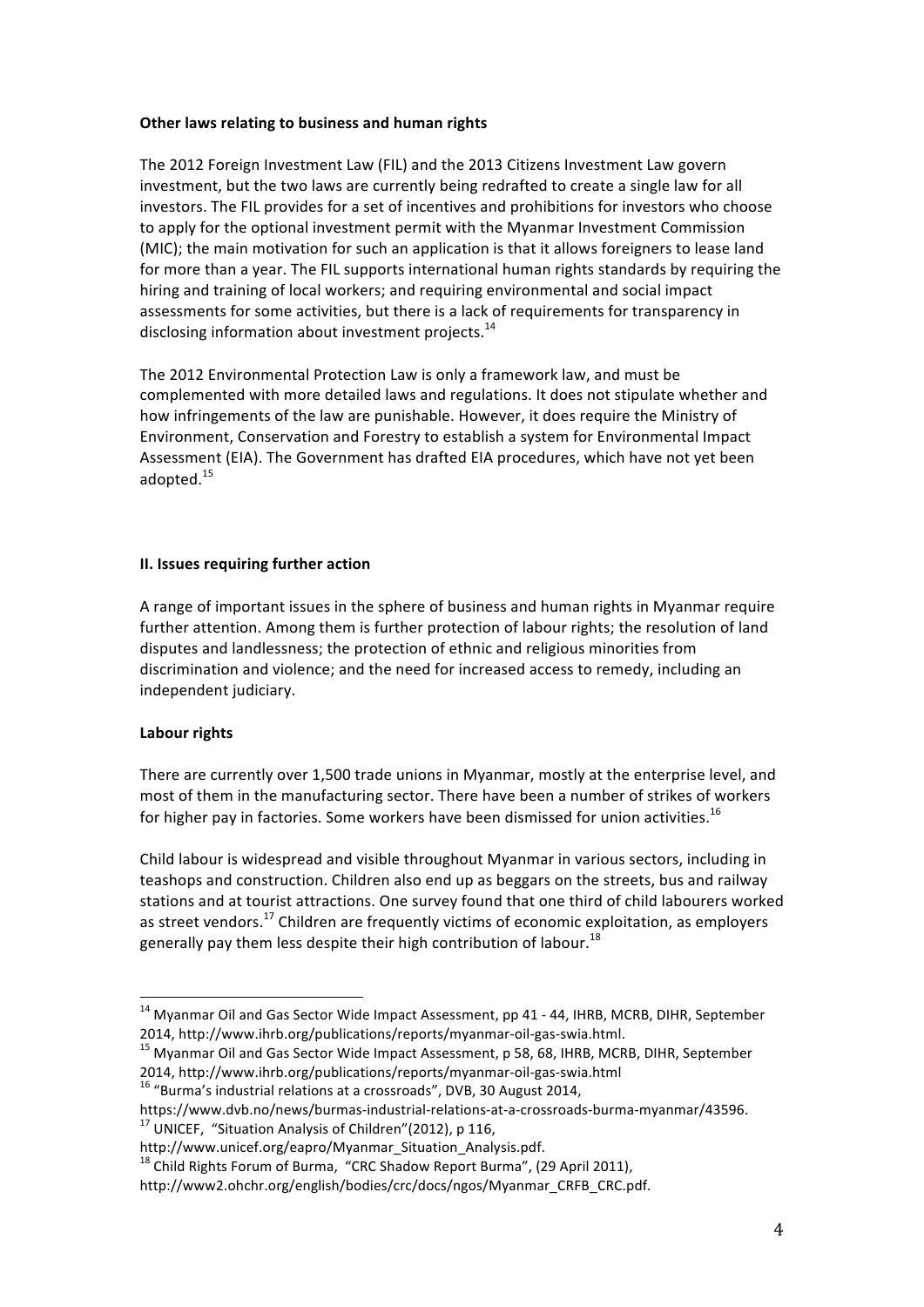Discrimination against women and girls in education and the workplace is widespread. Female students must receive higher marks in exams to enter engineering and medicine university studies than their male counterparts. Women often do not receive equal pay for work of equal value. Although the law guarantees equality between men and women, enforcement is weak and women are under-represented in government and in most traditionally male occupations.<sup>19</sup>

# **Land rights**

Customary land use and ownership of land is a widespread and longstanding practice; yet current laws do not adequately recognize customary land tenure. Many rural people do not have sufficient documentation of the land they have traditionally used and are therefore at risk of having their land taken. Land expropriations and indebtedness have over several decades led to landlessness amongst the population.

Since the recent reform process began, there have been widespread public protests against land expropriations, including many undertaken by the Government for the private sector. Large-scale land allocation to the private sector has increased significantly in the past decade.<sup>20</sup> While some of these land takings are new, many of them originate in land expropriations under the previous military government. Some land in Myanmar has been returned to farmers and others since the reform process began. However, there are still tens of thousands of rural people who have lost their land due to expropriation. Moreover, since 2014 arrests and imprisonment of people protesting against land expropriations and other issues have increased, particularly in rural areas but also in cities. $^{21}$ 

### **Ethnic and religious minorities**

Ethnic minorities make up an estimated 30% of the population, and ethnic minority areas have a long history of armed conflict between ethnic minority armed groups and the central Government. Ethnic minority grievances have centred on a lack of self-governance and resource sharing with the central Government; discrimination and marginalisation; religious freedom; and lack of education in ethnic minority languages. Hundreds of thousands of ethnic minority civilians have been displaced in eastern and northern Myanmar as a result of armed conflict.

Ceasefires have been agreed with most of the ethnic minority armed groups, but fighting continues in the north of the country. More land is now available for commercial interests in ceasefire areas, some of which are linked to the central Government and the military. Ethnic minority armed groups also have business interests in their territories. At the same time, these areas are highly militarized, increasing risks of land expropriations by various armed groups.<sup>22</sup> The concept of free, prior and informed consent from indigenous peoples for the use of their land and resources is increasingly understood among civil society. However,

 $19$  Myanmar Oil and Gas Sector Wide Impact Assessment, p 121, 143, IHRB, MCRB, DIHR, September 2014, http://www.ihrb.org/publications/reports/myanmar-oil-gas-swia.html  $^{20}$ OECD, "OECD Investment Policy Reviews: Myanmar 2014" (March 2014), pg. 324,

http://www.oecd.org/daf/inv/investment-policy/Myanmar-IPR-2014.pdf.<br><sup>21</sup> For an example of a protestor sentenced for peacefully demonstrating about land confiscations, see "Urgent Action, Further Sentences for Protestor in Yangon", Amnesty International, 18 September 2014.

 $22$  See "Losing Ground", Karen Human Rights Group, March 2013,

http://www.khrg.org/sites/default/files/losinggroundkhrg-march2013-fulltext.pdf.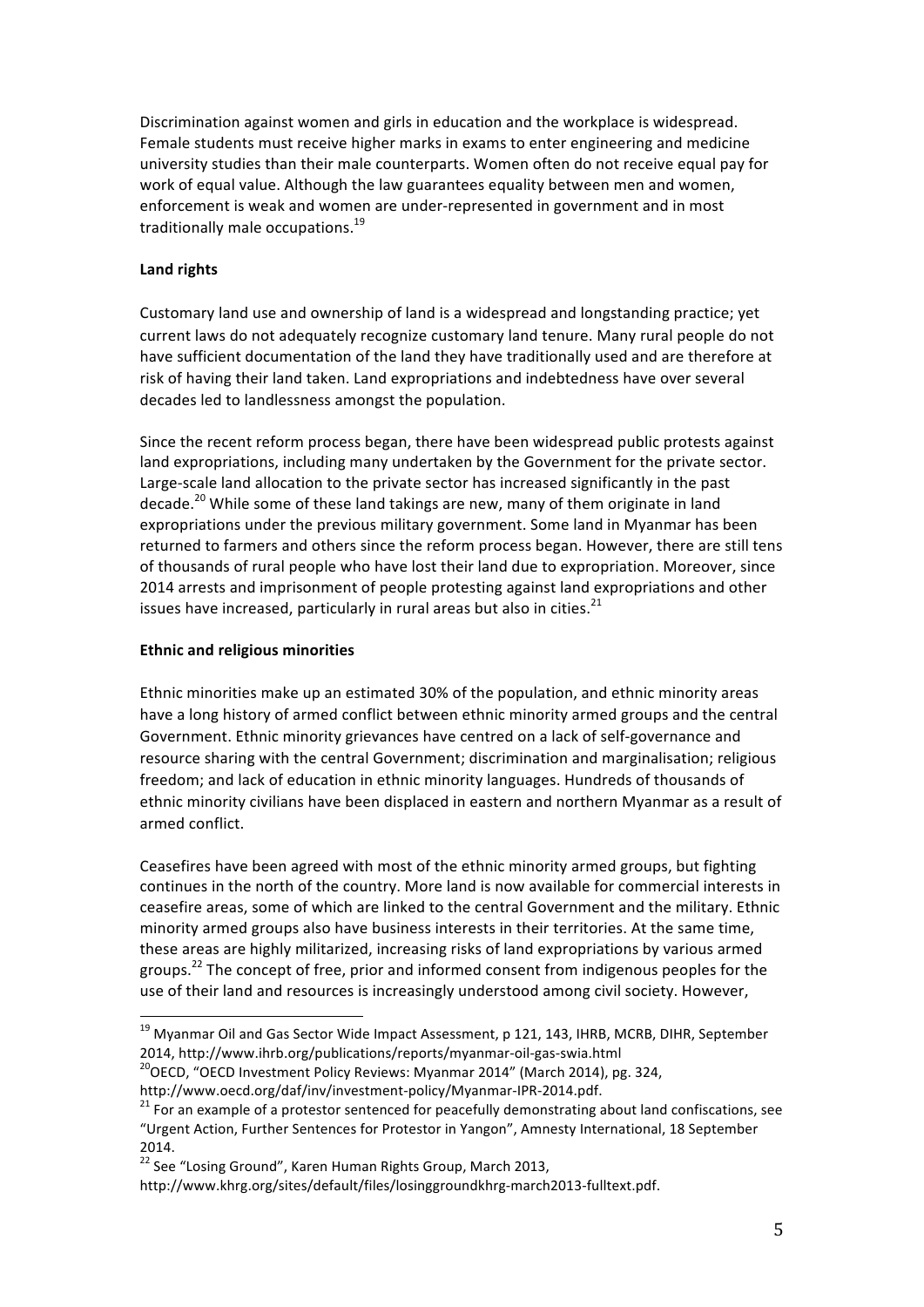there is no legal or policy framework to extend and realise that right for the indigenous people in Myanmar.

Anti-Muslim sentiment and discrimination are widespread, with outbreaks of violence against Muslims in Rakhine State but also in central Myanmar. Inter-communal violence between Buddhists and the Muslim Rohingya minority broke out in Rakhine State during 2012. Almost 140,000 people, most of them Muslims, are still displaced there in very poor conditions amidst continued unrest. Rohingyas face longstanding restrictions on their movement, which prevent them from travelling in search of work.<sup>23</sup> Muslims face discrimination in hiring and in the workplace. Other religious minorities including Christians also face discrimination and marginalisation.

### **Access to remedy**

The judicial system is under-resourced and lacking in independence from the executive branch of the Government. The administration of justice is subject to systemic corruption, through bribes, delays, and obstructions. $^{24}$  There is very little access to legal aid, making it impossible for many to afford the time and money to use the court system. The police currently lack the training and capacity to enforce the rule of law.

The Government has set up non-judicial grievance mechanisms for the public, but these are overloaded with complaints and restricted by limited mandates. The parliamentary Rule of Law and Stability Committee was formed in August 2012 for the public to lodge complaints about Government departments. A non-judicial labour dispute settlement system to resolve disputes between workers and employers is in place, but implementation is still weak due to lack of adequate knowledge about newly-enacted labour laws and labour rights in general. The ILO and the Government have agreed a complaints mechanism to allow victims of forced labour to seek redress/remedies from the authorities.<sup>25</sup>

In September 2011, President Thein Sein established the Myanmar National Human Rights Commission (MNHRC), and in March 2014 the Parliament passed the Myanmar National Human Rights Commission Law. Its mandate includes receiving, verifying and investigating complaints of human rights violations and submitting reports to the President (Chapter V).<sup>26</sup> While the law provides that proposed members should have expertise or knowledge in human rights issues, it does not guarantee total independence from the Executive, which suggests the Commission is not fully compliant with the Paris Principles. The MNHRC has received hundreds of complaints, most of them about land expropriations.<sup>27</sup> In January 2015, the Commission issued a report on the security forces' handling of a December 2014 protest demonstration at the Letpadaung Copper Mine when one woman was shot dead, finding that the security forces had not followed step-by-step procedures to disperse

<sup>&</sup>lt;sup>23</sup> Myanmar Oil and Gas Sector Wide Impact Assessment, pp 180, IHRB, MCRB, DIHR, September 2014,<br>http://www.ihrb.org/publications/reports/myanmar-oil-gas-swia.html

 $A<sup>24</sup>$  See "Right to Counsel: The Independence of Lawyers in Myanmar", International Commission of Jurists, December 2013, http://icj.wpengine.netdna-cdn.com/wp-

content/uploads/2013/12/MYANMAR-Right-to-Counsel-electronic.pdf.<br><sup>25</sup> Myanmar Oil and Gas Sector Wide Impact Assessment, pp 36 - 39, IHRB, MCRB, DIHR, September 2014, http://www.ihrb.org/publications/reports/myanmar-oil-gas-swia.html<br><sup>26</sup> The Myanmar National Human Rights Commission, http://www.mnhrc.org.mm/en/about/mnhrc-

laws/.

 $^{27}$  Myanmar Oil and Gas Sector Wide Impact Assessment, p 38, IHRB, MCRB, DIHR, September 2014, http://www.ihrb.org/publications/reports/myanmar-oil-gas-swia.html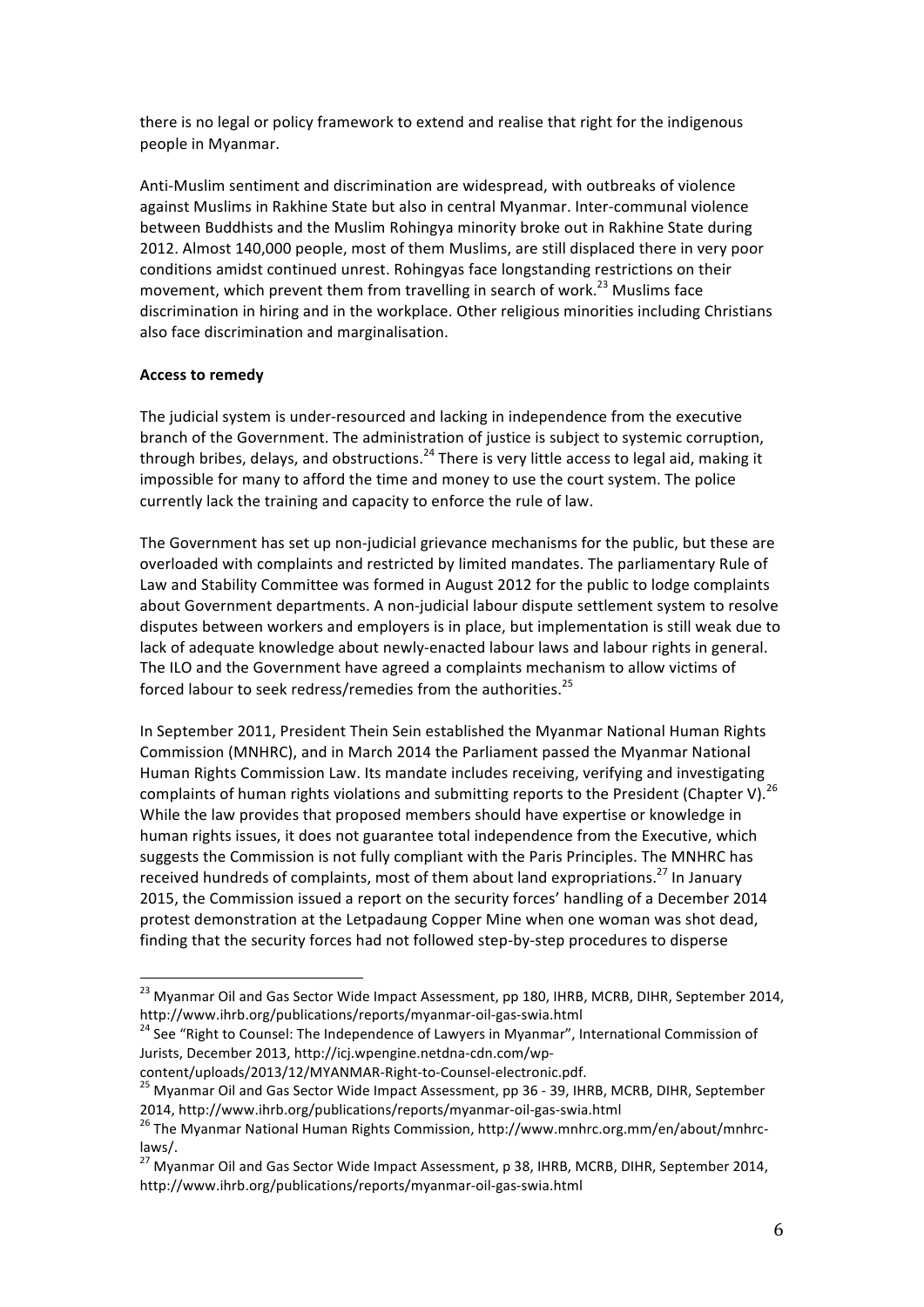demonstrators; and recommending an investigation and "due action taken against" responsible police. $28$ 

The Parliament's Farmland Investigation Commission, established in July 2012, has a mandate to accept complaints about land disputes and expropriations from the public and raise these with the Government. In September 2014, the Commission presented a report to Parliament, citing many layers of bureaucracy as the main cause of extreme delays in returning land to farmers, which had been taken by the Government.<sup>29</sup> The Commission has reportedly presented more than 11,000 complaints about land expropriation to the Government, but only a few hundred cases have been resolved.<sup>30</sup>

Company operational level grievance mechanisms  $-$  i.e. processes that allow concerns among communities and workers to be raised and remedied at the operational level (rather than at faraway headquarters) before they escalate into full-scale human rights crises – are particularly important in Myanmar where access to remedy is weak. Some companies have established grievance mechanisms in Myanmar<sup>31</sup>, but many other companies have not done so.

#### **III. Recommendations**

The following recommendations are made to the Government of Myanmar in relation to the above concerns:

- 1. Ratify and implement the remaining five of the eight Fundamental Labour Conventions of the International Labour Organization (ILO). Ratify ILO Convention No. 169 on Indigenous and Tribal Peoples.
- 2. Ratify and implement the International Covenant on Civil and Political Rights and the International Covenant on Economic, Social and Cultural Rights.
- 3. Strengthen the protection of workers involved in trade union activities to ensure that they do not face discrimination or dismissal by employers. Ensure that women receive equal pay for equal work and remove discriminatory requirements for women in the educational system.
- 4. Ensure that land reform, including the draft National Land Policy and any new land legislation, fully recognizes customary land tenure rights throughout the country and provides a mechanism for resolving on-going and past land expropriations.

<sup>&</sup>lt;sup>28</sup> "Myanmar National Human Rights Commission Press Statement on the inquiry of riots on 22<sup>nd</sup> December 2014 at Latpadaungtaung Copper Mine Project in Salingyi Township, 15 January 2015, unofficial translation, http://www.mnhrc.org.mm/en/2015/01/myanmar-national-human-rightscommission-press-statement-on-the-inquiry-of-riots-of-22nd-december-2014-at-latpadaungtaung-

copper-mine-project-in-salingyi-township/<br><sup>29</sup> " 'Colonial style' red tape blamed for delay in returning seized land", Democratic Voice of Burma, 23 September 2014, https://www.dvb.no/news/colonial-style-red-tape-blamed-for-delay-in-returningseized-land-burma-myanmar/44391.<br><sup>30</sup> "Government accused of misleading parliament on land returns", Myanmar Times, 20 February

<sup>2015,</sup> http://www.mmtimes.com/index.php/national-news/13185-govt-accused-of-misleading-mpson-land-returns.html.<br><sup>31</sup> See for example The Coca Cola Company, December 2013,

http://photos.state.gov/libraries/burma/895/pdf/TCCCStateDepartmentResponsibleInvestment%20in %20MyanmarReport121213.pdf.